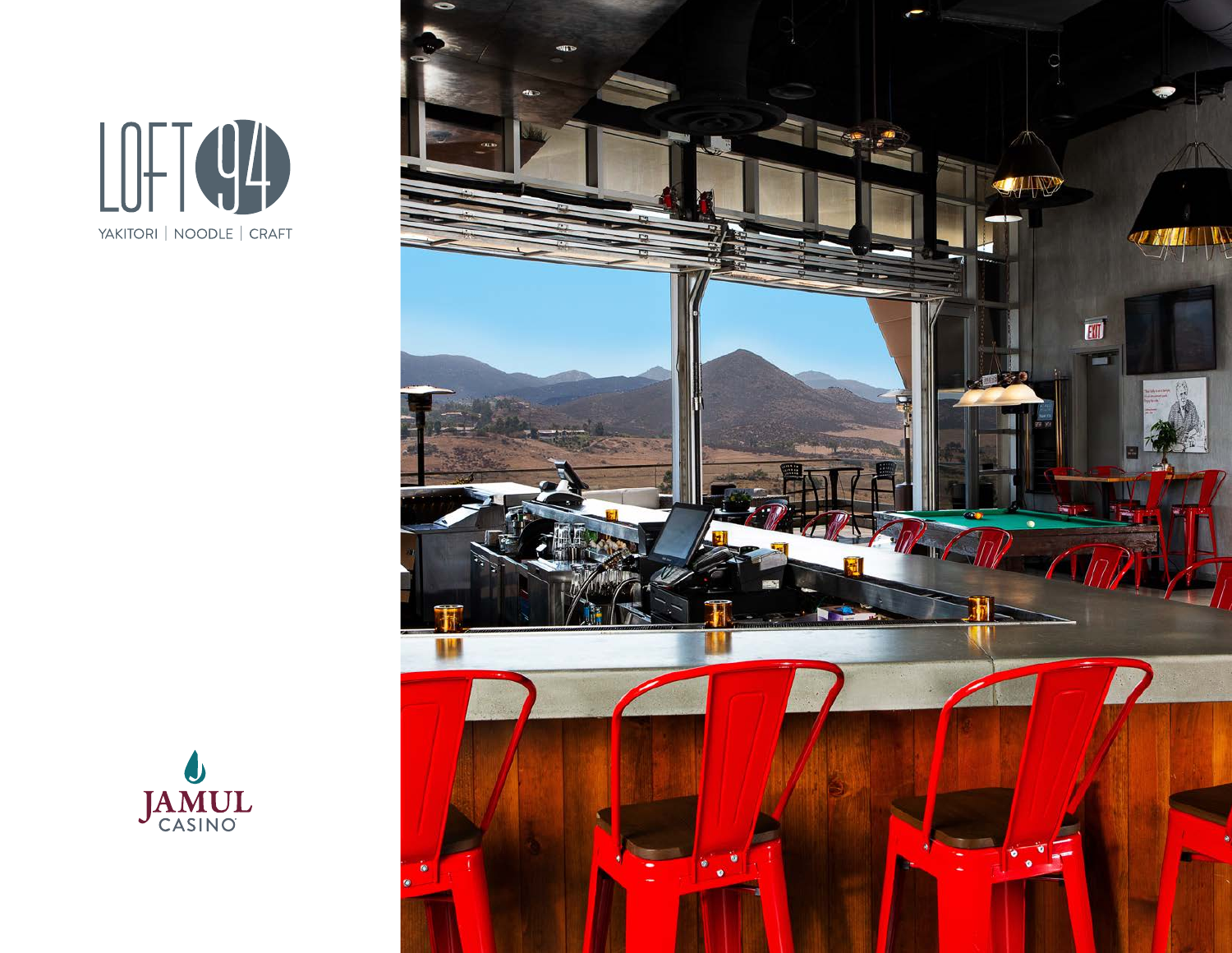



Enjoy the breathtaking views while sipping on one of our signature handcrafted cocktails, select sake offerings, or any of our 18 amazing local craft beers on tap. Plus, enjoy Yakitori Grilled Wagyu Beef, Char Siu Bao, Tokyo Sticky Wings and many other unique options. They're perfect for sharing or keeping to yourself!

## **SEATING CAPACITY**

## **SQUARE FOOTAGE**

Total: 122 Inside Patio Area: 43

Total: 4,028 ft.



All prices subject to 20% service charge and 8% sales tax. Minimum \$2,500 spend, inclusive of food and bar options. Full buy-out pricing will vary. Must be at least 21 years of age to enter this establishment.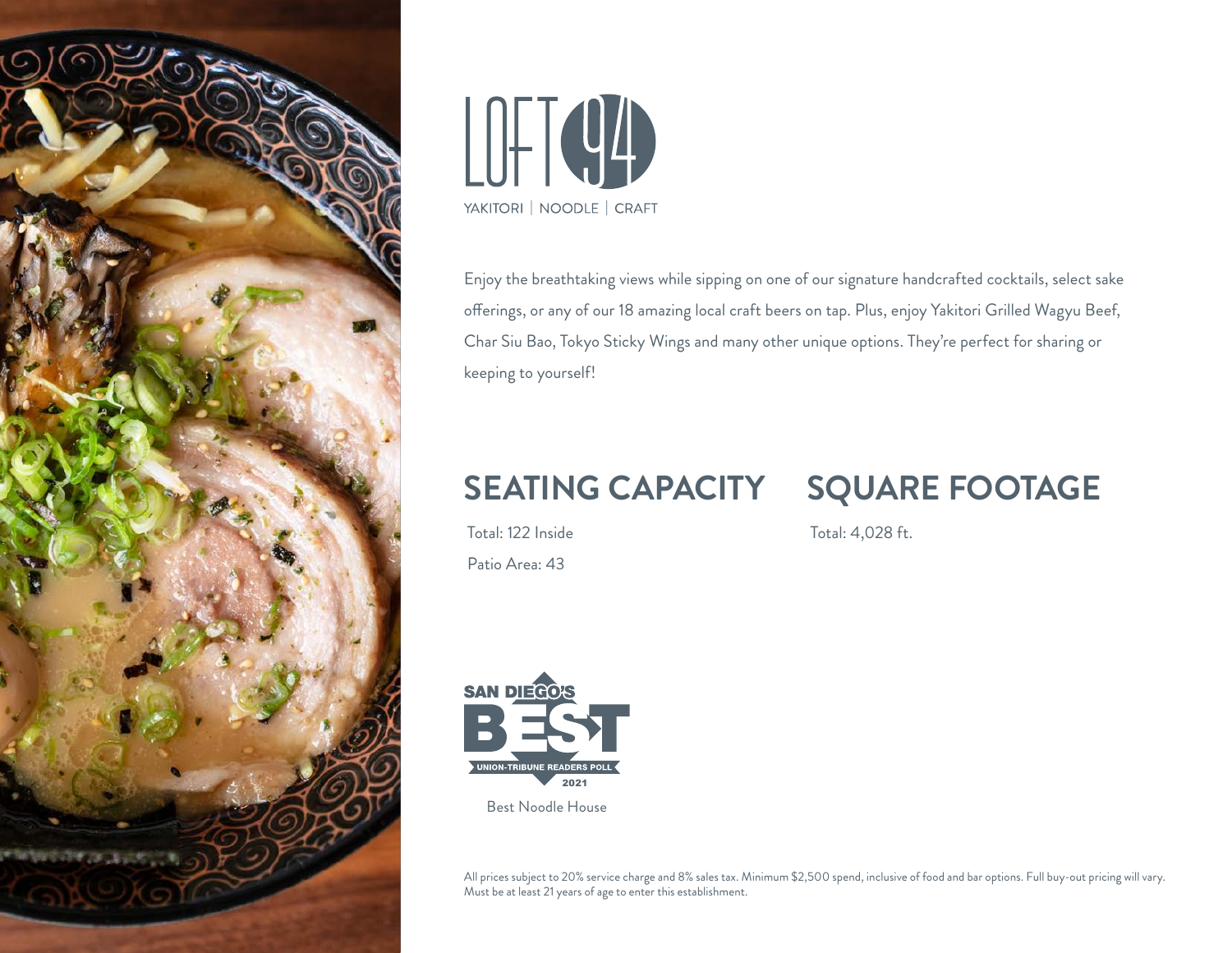# **LOFT 94 GROUP EXPERIENCES**

## APPETIZER DISPLAY

\$25 PER GUEST

## APPETIZERS - Choice of Four

Chicken Karaage Tokyo Sticky Wings Gyoza Lumpia Spring Rolls Edamame Short Ribs Chinese BBQ Spare Ribs Char Siu Bao Salt and Pepper Chicken Wings Shrimp Tempura

## DESSERT - Choice of One

Five Spice Brownies Assorted Cookies

### YAKITORI BUFFET EXPERIENCE

\$35 PER GUEST

Includes House Salad, Fried Tofu, Steamed or Fried Rice

### APPETIZERS - Choice of Two

Chicken Thigh Skirt Steak Pork Belly

Shiitake Mushrooms

Prawns

Shishito Peppers

## DESSERT - Choice of One Five Spice Brownies

Assorted Cookies